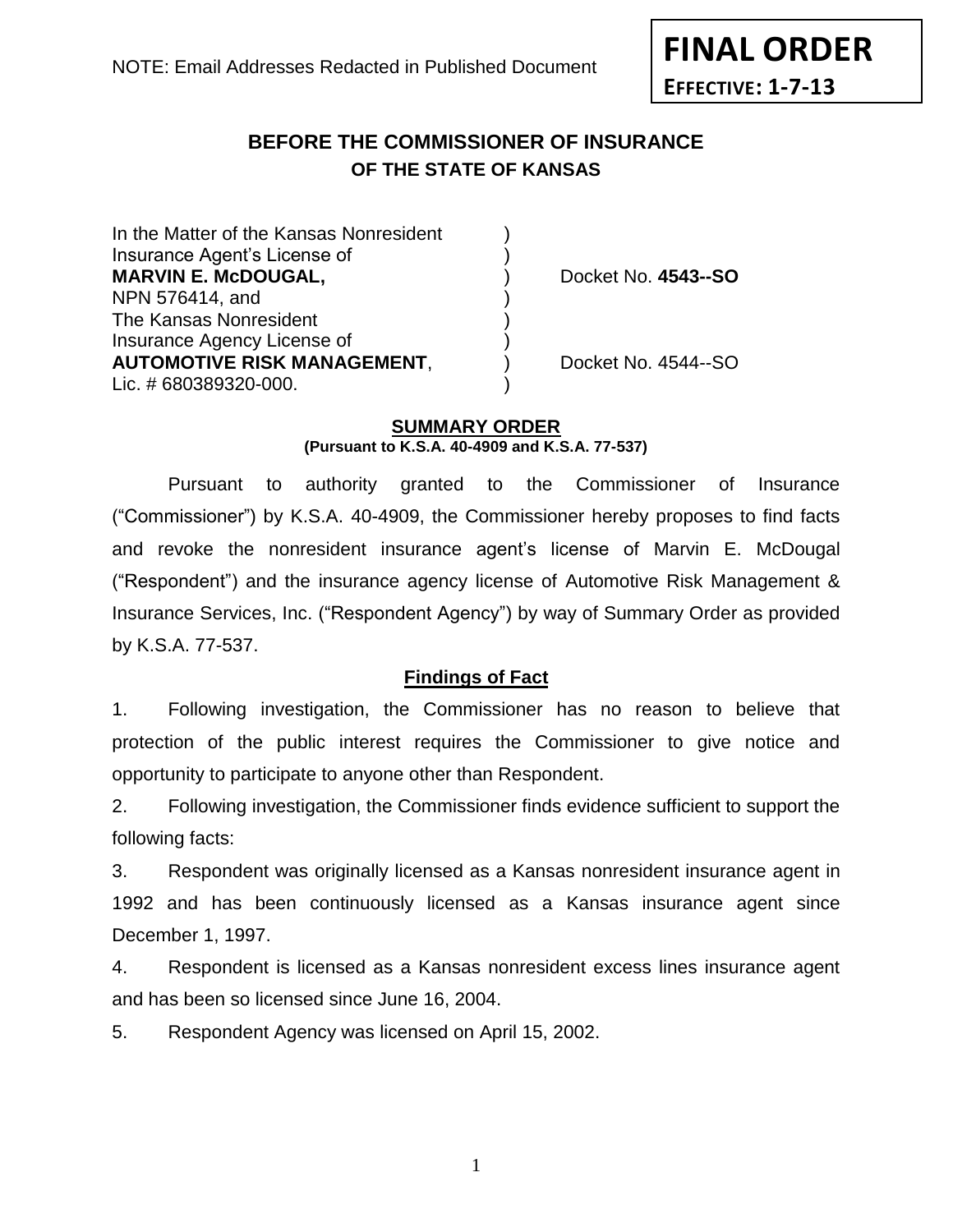#### NOTE: Email Addresses Redacted in Published Document

6. Respondent and Respondent Agency have a legal address in Stockton, California, and PO Box 7095, Stockton, CA 95267-0095, is the mailing address of record for both.

7. Respondent is the agent identified in Kansas Insurance Department ("KID") records as the agency contact and Kansas licensed agent responsible for compliance with the insurance laws and regulations of Kansas.

8. Respondent and Respondent Agency failed to file excess lines statements and pay the tax for the year 2010 by due date of March 1, 2011.

9. The state of Georgia revoked the agency's license in June 2011 for a surplus lines violation.

10. Effective August 27, 2012, the state of Florida placed Respondent's individual license on probation for a year and fined him \$4,500 for failure to pay tax.

11. In 2010 through 2012, at least five other state insurance regulators have assessed fines against Respondent and/or Respondent Agency for failure to pay tax.

12. By Summary Order dated June 29, 2012, the Commissioner imposed a monetary penalty of \$100.00 against Respondent for failure to file the annual statement for 2011 by March 1, 2012, and ordered him to file the statement and pay tax within 30 days.

13. On July 6, 2012, Respondents submitted a surplus lines tax filing for the year 2011.

14. The statement indicated Respondents owed tax of \$26,697.60 and that a check for that amount had been mailed.

15. KID staff notified Respondents by email [\(xxx@xxx.xxx\)](mailto:XXX@XXX.XXX) on September 27, 2012, that it appeared the check had not been received and requested either payment or proof the check had cleared.

16. When Respondent had not responded by October 18, 2012, KID staff emailed a known contact at the agency, Lori Jimenez, at [xxx@xxx.xxx.](mailto:XXX@XXX.XXX)

17. That message also noted a similar issue in the 2010 tax year and advised that response was required by November 1, 2012, or the matter would be referred to legal staff for action.

18. Ms. Jimenez replied on the same date, "I do apologize for the delayed response. I will look into this personally and respond tomorrow."

2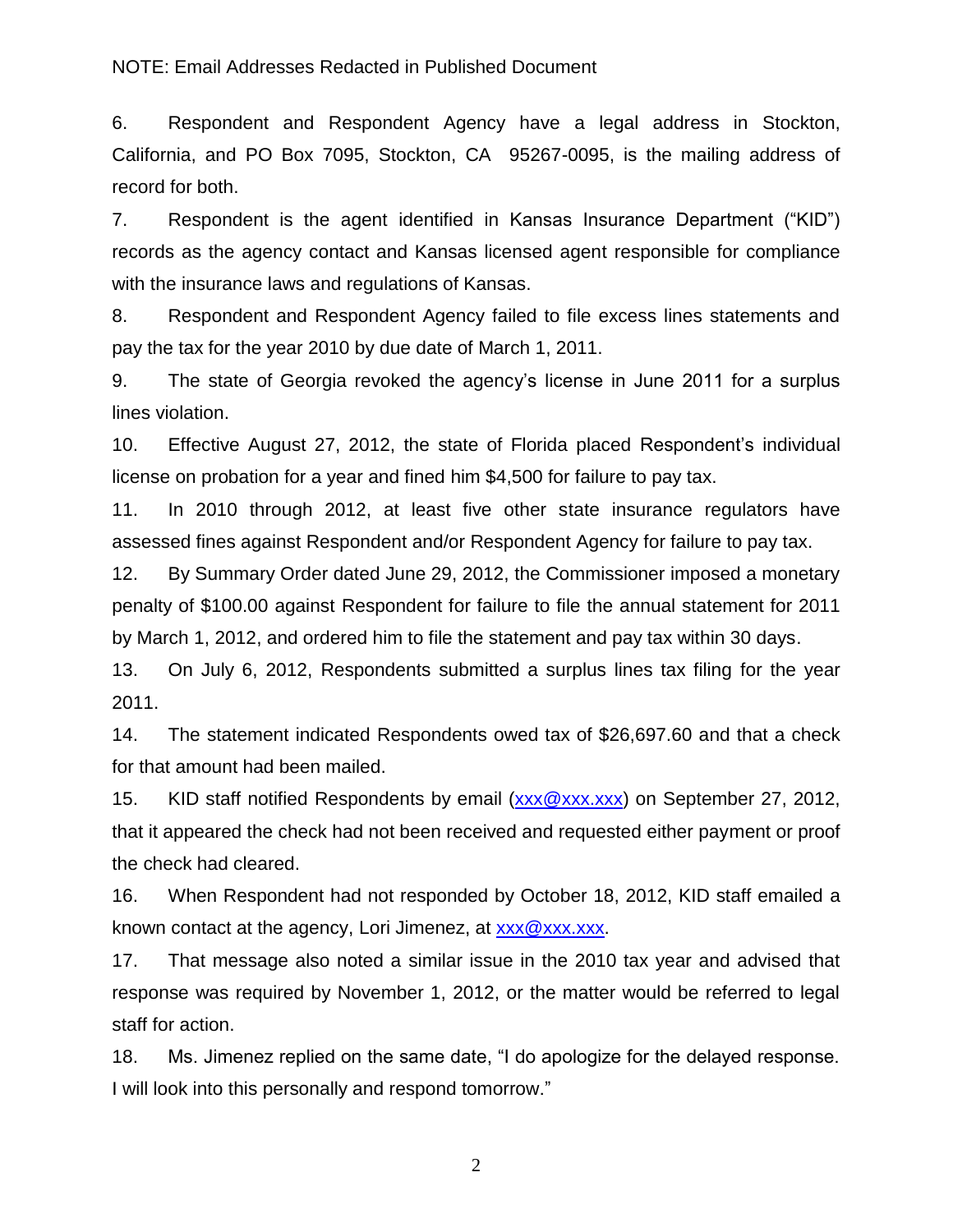19. As of November 20, 2012, she had not responded.

20. By letter of November 20, 2012, counsel for KID summarized the foregoing facts and invited Respondents to reply if they disputed the facts.

21. On December 7, 2012, KID received Respondents' tax payment.

22. To date, the fine remains unpaid, and Respondents have not paid the statutory penalty.

23. The Commissioner notes that purchasers of excess lines insurance policies are typically charged premium including the applicable excess lines premium tax and presumes that the tax has been paid to Respondents during the tax year and should be available to be remitted on the due date.

# **Applicable Law**

24. K.S.A. 40-4909(a) provides, in relevant part:

"The commissioner may deny, suspend, revoke or refuse renewal of any license issued under this act if the commissioner finds that the applicant or license holder has . . . (2) Violated: (A) Any provision of chapter 40 of the Kansas Statutes Annotated, and amendments thereto, or any rule and regulation promulgated thereunder; . . . (B) any subpoena or order of the Commissioner; . . . (8) Used any fraudulent, coercive, or dishonest practice, or demonstrated any incompetence, untrustworthiness or financial irresponsibility in the conduct of business in this state or elsewhere." K.S.A. 2011 Supp. 40-4909(a).

25. "Each licensed [excess lines] agent shall file with the commissioner on or before March 1 of each year a statement on a form prescribed by the commissioner, accounting for the gross premiums upon all policies written on risks situated in this state up to January 1 in each year for the year next preceding and the licensee shall transmit to the commissioner, with such affidavit or statement, a sum equal to 6% of the gross premiums upon all policies procured by such agent on risks situated in this state written under the provisions of this act. . . The commissioner shall collect double the amount of tax herein provided from any licensee or other responsible individual as herein described who shall fail, refuse or neglect to transmit the required affidavit or statement or shall fail to pay the tax imposed by this section, to the commissioner within the period specified." K.S.A. 40- 246c.

26. In addition, the Commissioner may revoke any license issued under the Insurance Agents Licensing Act if the Commissioner finds that the interests of the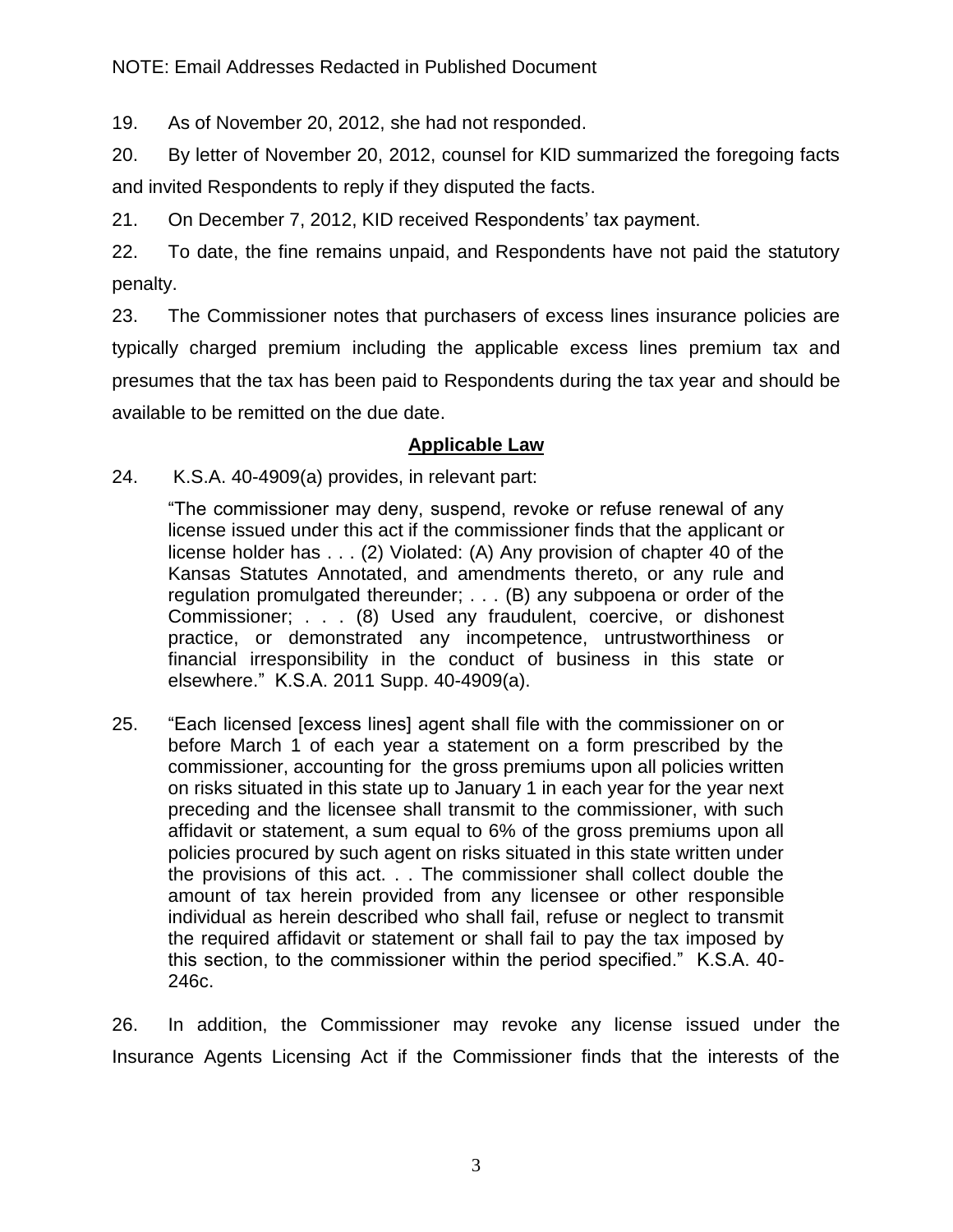insurer or the insurable interests of the public are not properly served under such license. K.S.A. 2011 Supp. 40-4909(b).

### **Conclusions of Law**

27. The Commissioner has jurisdiction over Respondents as well as the subject matter of this proceeding, and such proceeding is held in the public interest.

28. The Commissioner finds that Respondent is individually responsible, as a licensed excess lines agent, for any violations of Kansas law applicable specifically to the excess lines business in Kansas and individually responsible, as the designated agent for the agency, for the acts and omissions of Respondent Agency.

29. The Commissioner finds Respondents violated K.S.A. 40-246c by failing to file annual statements and pay excess lines premium tax due by the due dates for tax years 2010 and 2011.

30. The Commissioner finds Respondents violated an order of the commissioner by failing to pay the penalty imposed by order dated June 29, 2012, and by failing to pay the tax, including the statutory penalty, within 30 days of the letter.

31. The Commissioner, therefore, concludes that action may be taken against Respondents' agent, agency, and excess lines licenses pursuant to K.S.A. 40- 4909(a)(2)(A) and (a)(2)(B).

32. The Commissioner further finds that Respondents have used a dishonest practice in collecting but failing to pay excess lines premium tax and demonstrated untrustworthiness and financial irresponsibility in their dealings with KID in the tax years 2010 and 2011.

33. The Commissioner concludes that action may be taken against the same licenses pursuant to K.S.A. 40-4909(a)(8).

34. The Commissioner concludes that sufficient grounds exist for the revocation of Respondent's insurance agent and excess lines licenses as well as the entity license of Respondent Agency pursuant to K.S.A. 40-4909(a).

35. In addition, the Commissioner concludes that Respondent's license and the agency license may be revoked pursuant to K.S.A. 40-4909(b) because they are not serving the interests of the insurer or the insurable interests of the public.

4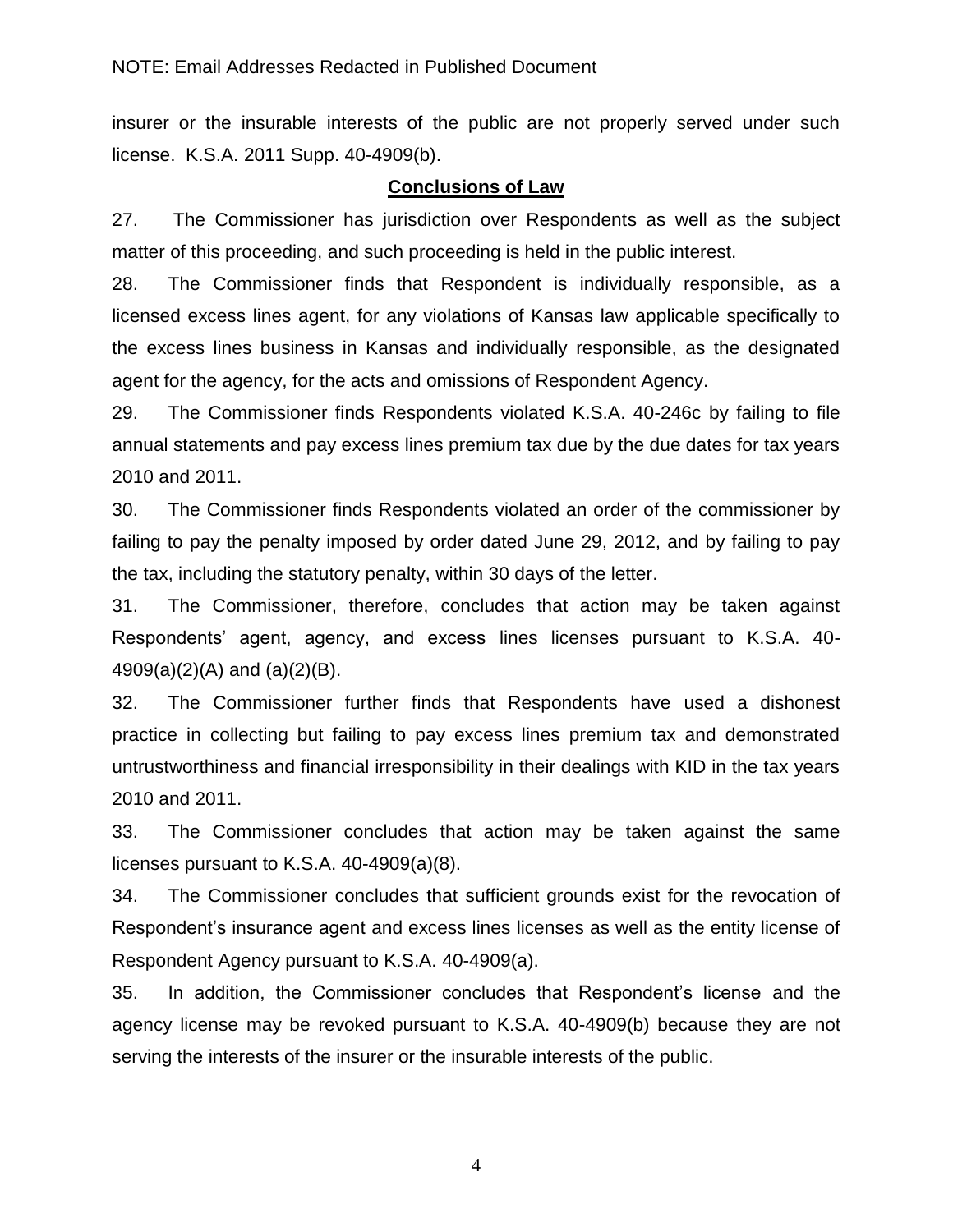#### NOTE: Email Addresses Redacted in Published Document

36. Based on the facts and circumstances set forth herein, it appears that the use of summary proceedings in this matter is appropriate, in accordance with the provisions set forth in K.S.A. 77-537(a), in that the use of summary proceedings does not violate any provision of the law, the protection of the public interest does not require the KID to give notice and opportunity to participate to persons other than Respondent, and after investigation, KID believes in good faith that the allegations will be supported to the applicable standard of proof.

#### **Policy to be Served**

Before issuing an insurance agent license, the Commissioner must determine that the applicant is qualified and has not committed any act that would be grounds for denial, suspension, or revocation. K.S.A. 40-4905(b). Further, the Commissioner may revoke any license issued under the Insurance Agents Licensing Act if the Commissioner finds that the interests of the insurer or the insurable interests of the public are not properly served under the license. The following action is appropriate to promote the security and integrity of the insurance business and protect insurance consumers by licensing, or continuing to license, persons or entities to sell, solicit, or negotiate insurance in the State of Kansas only if their conduct indicates they are both qualified and trustworthy.

## **THE COMMISSIONER OF INSURANCE THEREFORE ORDERS the following:**

- **1. MARVIN E. McDOUGAL** and/or **AUTOMOTIVE RISK MANAGEMENT AND INSURANCE SERVICES, INC., shall immediately pay the statutory penalty of** \$26,697.60 for untimely payment of 2011 excess lines premium tax;
- **2. MARVIN E. McDOUGAL** and/or **AUTOMOTIVE RISK MANAGEMENT AND INSURANCE SERVICES, INC., shall immediately pay the \$100 administrative** penalty imposed;
- **3.** The Kansas nonresident insurance agent's license and the excess lines agent license of **MARVIN E. McDOUGAL** are hereby REVOKED;
- **4.** The Kansas nonresident agency license of **AUTOMOTIVE RISK MANAGEMENT AND INSURANCE SERVICES, INC.**, is hereby **REVOKED;** and
- 5. **MARVIN E. McDOUGAL and AUTOMOTIVE RISK MANAGEMENT AND INSURANCE SERVICES, INC.**, shall **CEASE and DESIST** from the sale, solicitation, or negotiation of insurance, doing any act toward the sale, solicitation, or negotiation of insurance, and/or receiving compensation deriving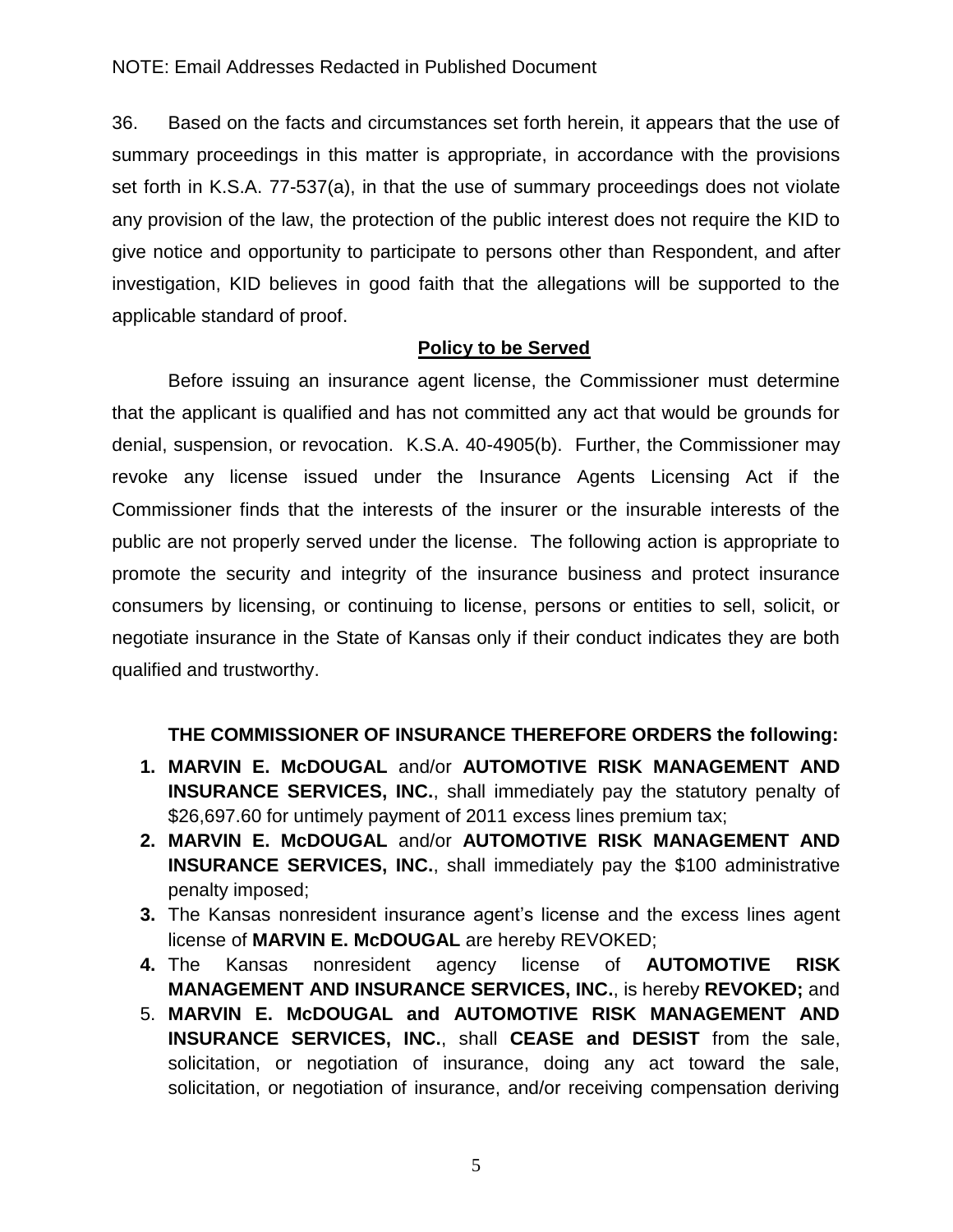from the sale, solicitation, or negotiation of insurance in Kansas or on Kansas risks through business conducted on and after the effective date of this order.

**It is further ordered**, pursuant to KSA 77-415(b)(2)(A), that this order is designated by KID as precedent.

#### **IT IS SO ORDERED THIS \_\_20th\_\_ DAY OF DECEMBER 2012, IN THE CITY OF TOPEKA, COUNTY OF SHAWNEE, STATE OF KANSAS.**



/s/ Sandy Praeger Sandy Praeger Commissioner of Insurance

BY:

\_/s/ John Wine\_\_\_\_\_\_\_\_\_\_\_\_\_\_\_\_\_\_\_\_ John Wine General Counsel

# **NOTICE OF RIGHTS TO HEARING AND REVIEW**

**Within fifteen (15) days of the date of service of this Summary Order, Respondent** may submit a written request for a hearing pursuant to K.S.A. 77-537 and K.S.A. 77-542. Any request for a hearing should be addressed to the following:

John Wine, General Counsel Kansas Insurance Department 420 S.W.  $9<sup>th</sup>$  Street Topeka, Kansas 66612

If a hearing is requested, the Kansas Insurance Department will serve notice of the time and place of the hearing and information on procedures, right of representation, and other rights of parties relating to the conduct of the hearing. **If a hearing is not requested in the time and manner stated above, this Summary Order shall become effective as a Final Order upon the expiration of time for requesting a hearing.**

In the event Respondent files a Petition for Judicial Review, pursuant to K.S.A. 77-613(e), the agency officer to be served on behalf of the Kansas Insurance Department is

John Wine, General Counsel Kansas Insurance Department 420 S.W.  $9<sup>th</sup>$  Street Topeka, Kansas 66612